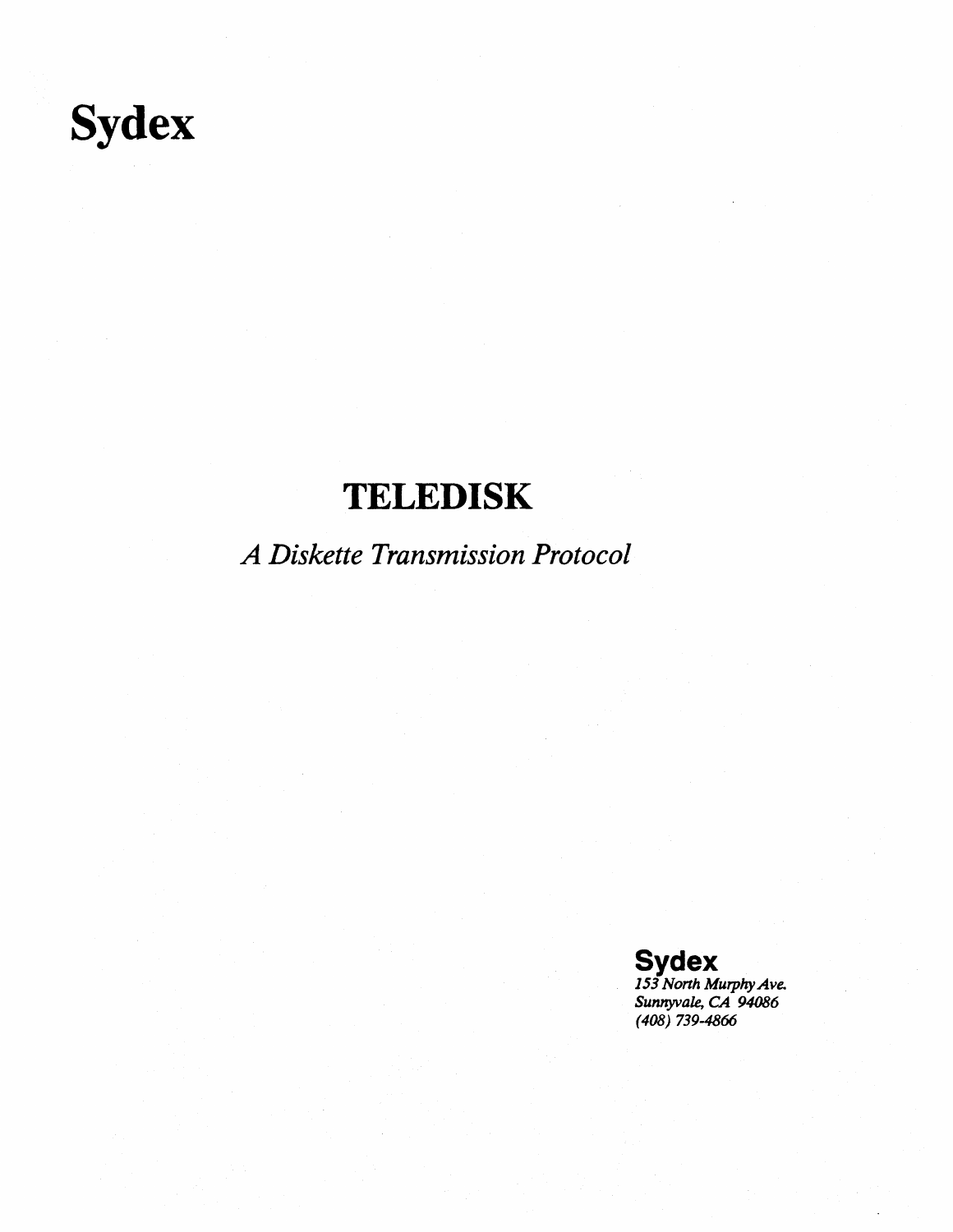### **TELEDISK • A DISKETTE TRANSMISSION PROTOCOL**

Version 1.05 - September, 1988

Copyright 1989, Sydex 153 North Murphy Ave. Sunnyvale, CA 94086 (408) 739-4866

*All Rights Reserved* 

#### **NOTICE**

*THIS IS NOT FREE SOFTWARE!* If you paid a "public domain" vendor for this program, you paid for the service of copying the program, and not for the program itself. Rest assured that nothing ever gets to the originators of this product from such a sale. You may evaluate this product, but if you make use of it, you must register your copy.

We offer several inducements to you for registering. First of all, you receive the most up-todate copy of the program that we have--and we do update the product on a regular basis. You also receive support for TELEDISK--which can be quite valuable at times. And finally, we include a few utilities not included in the evaluation package. Make no mistake however-we do not "cripple" our evaluation software-our sample programs are fully functional and complete.

#### REGISTRATION INFORMATION

The non-commercial single-user registration fee for TELEDISK is \$20.00 US. The commercial and multisystem site fee is \$50.00 for TELEDISK.

Send a check or company P.O. for the appropriate amount to:

#### *SYDEX*

*153 North Murphy Ave. Sunnyvale, CA 94086* 

Please indicate what product you are ordering and if you have a requirement for 3.5" media. We normally ship 5" 360K diskettes, but we will furnish 3" 720K media upon request.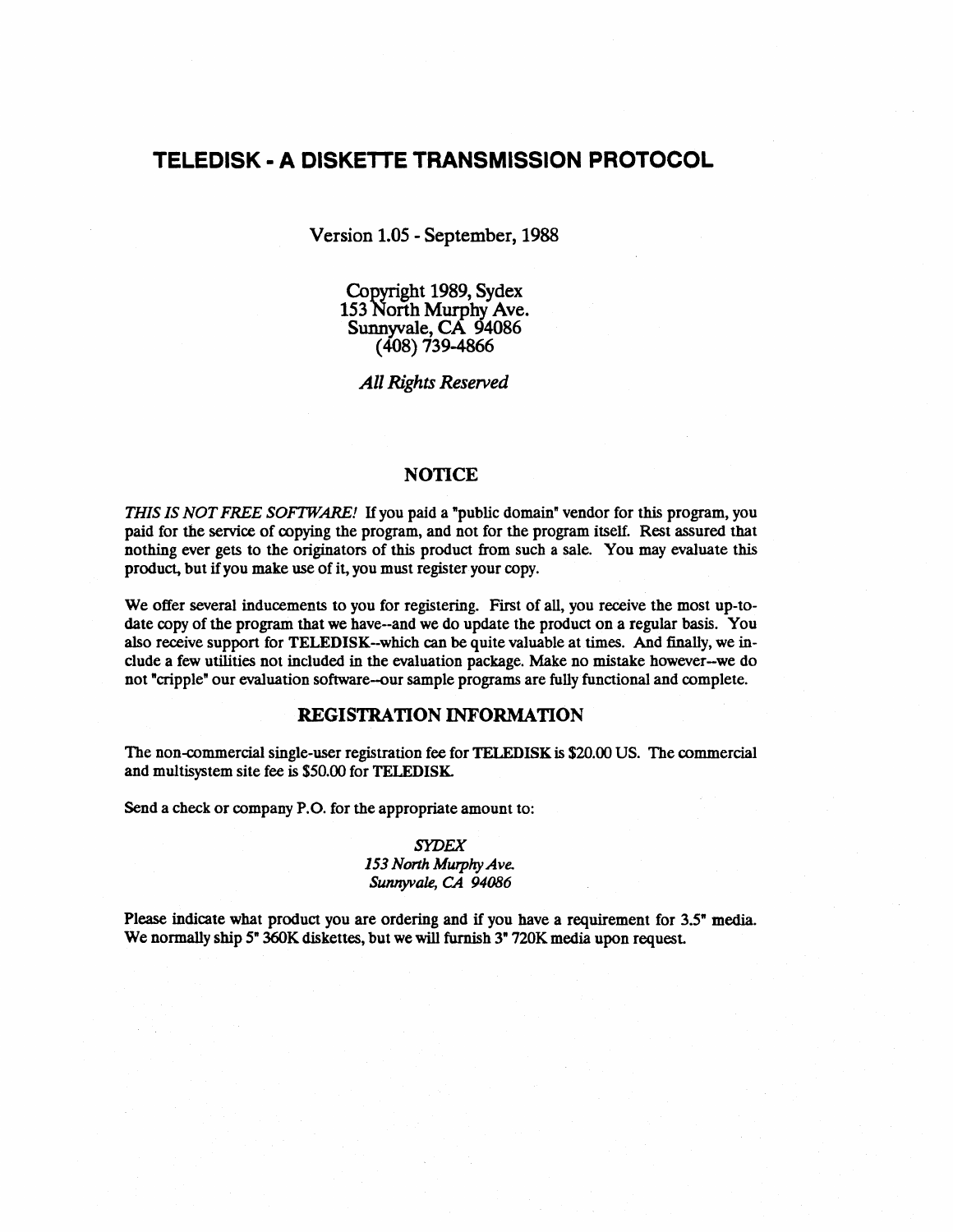#### DISTRIBUTION NOTICE

This is "user-supported" software. You are hereby granted a license by Sydex to distribute this evaluation copy of TELEDISK and its documentation, subject to the following conditions:

- 1. TELEDISK may be distributed freely without charge in evaluation form only.
- 2 TELEDISK may not be sold, licensed, or a fee charged for its use. If a fee is charged in connection with TELEDISK, it must cover the cost of copying or dissemination only. Such charges must be clearly identified as such by the originating party. Under no circumstances may the purchaser be given the impression that he is buying TELEDISK itself.
- 3. TELEDISK must be presented as a complete unit, including this documentation. TELEDISK's documentation may be not amended or altered in any way.
- 4. In granting you the right to distribute the evaluation form of TELEDISK, Sydex does not acknowledge you as the owner of TELEDISK in any form.

Any other use or distribution of TELEDISK is expressly forbidden without the written consent of Sydex.

Some of the terms used in this document are proprietary trademarks of one or more of the following:

International Business Machines - IBM, PS/2, Personal System/2, PC AT. Microsoft - MS-DOS. Central Point - COPYIIPC.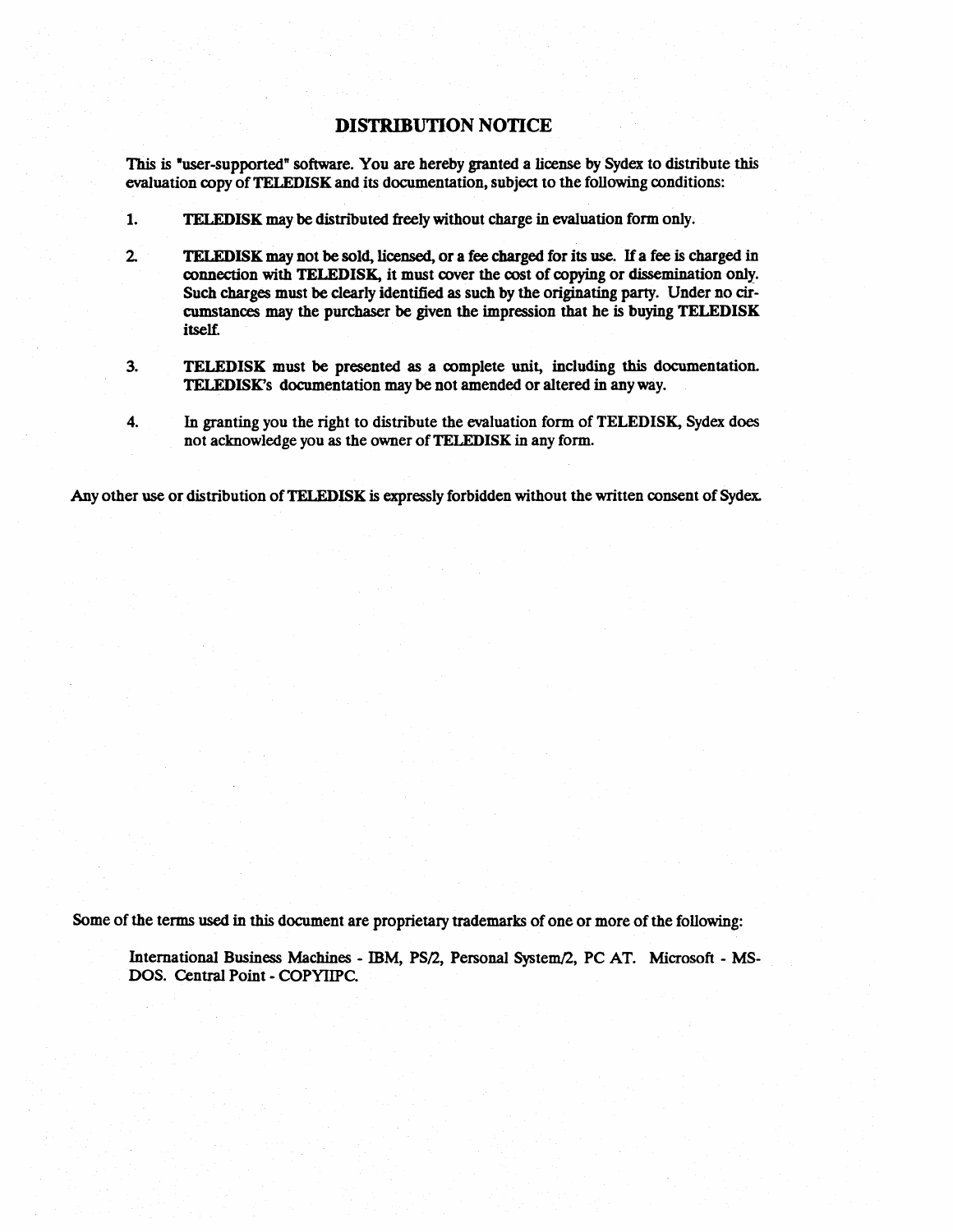## **Table of Contents**

| <b>TELEDISK At a Glance</b>           |    |
|---------------------------------------|----|
| What Is TELEDISK And What Does It Do? | 2  |
| <b>Getting Started With TELEDISK</b>  | 3  |
| Copying From A Diskette To A File     | 5  |
| Copying From A File To A Diskette     | 6  |
| Copying From A Diskette To A Diskette | 8  |
| The Operating Display                 | 9  |
| <b>Accessing Other Disk Drives</b>    | 11 |
| Structure Of The TELEDISK TDn Files   | 12 |
| <b>Problems And Limitations</b>       | 14 |
| <b>Revision Record</b>                | 15 |
| <b>Other Sydex Products</b>           | 16 |

**Index** 17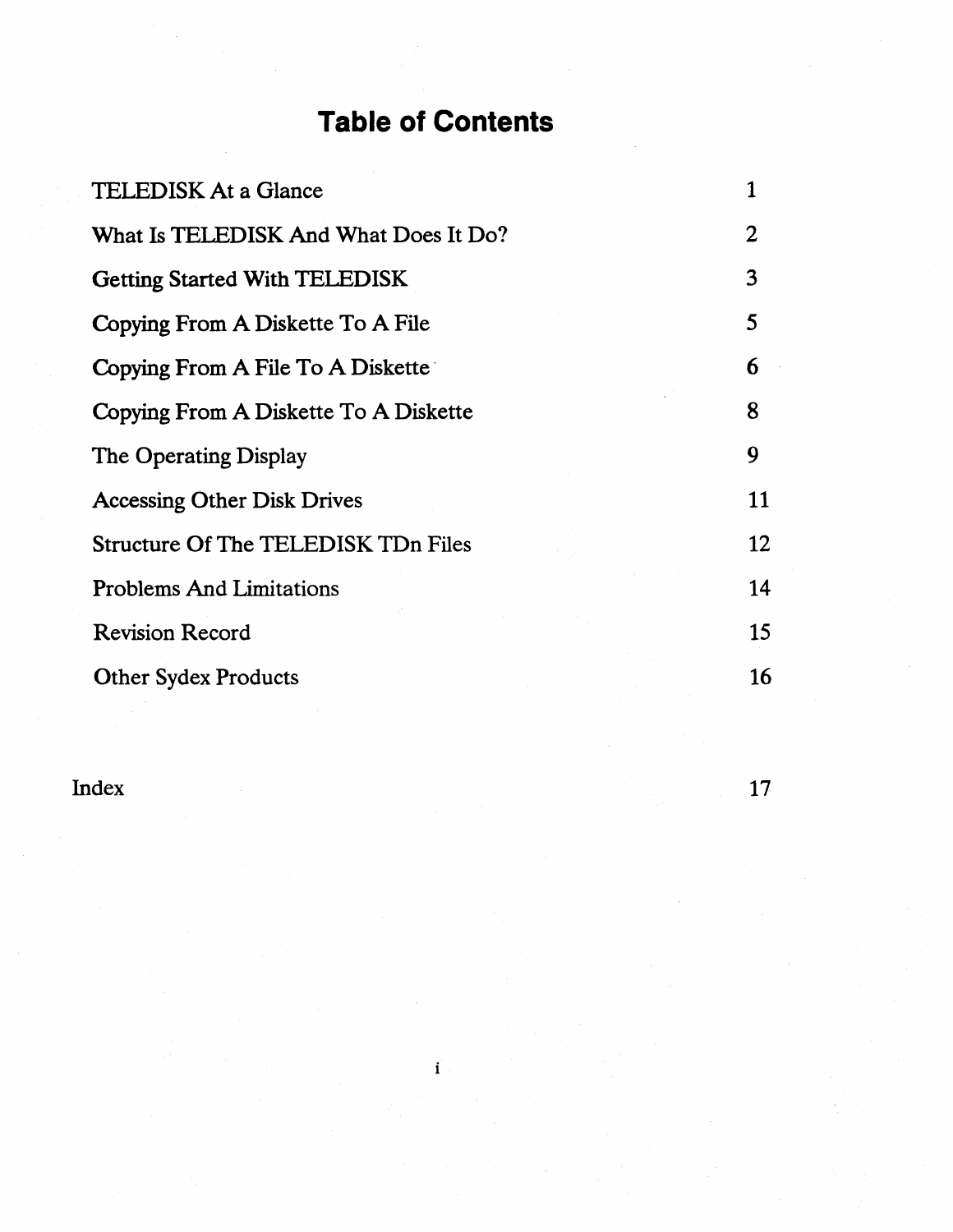### TELEDISK At a Glance

### WHAT IT IS-

TELEDISK is a utility which will convert any diskette into a file and vice-versa. The diskette need not be a DOS diskette; certain types of "copy-protected" diskettes are also handled. The result is an exact copy of the original diskette. The file produced by TELEDISK is compressed to minimal size and is handled by most telecommunications file transfer protocols, including Kermit and XMODEM.

### HOW TO USE IT-

The program file is named TELEDISK.EXE; no other files are needed. TELEDISK is menu-driven; to begin, use the DOS command -

#### **TELEDISK**

If the display is unreadable, use -

#### **TELEDISK M**

Follow the directions on the menus; press the Fl key for online help. The ESCape key is used to terminate the current activity. If you are using a diskette-only system, you should have one or two blank, formatted diskettes to hold output file which TELEDISK produces. It's good practice to write-protect the source (original) diskette when you are making a file from it using TELEDISK.

All TELEDISK files have an filename extension (type) of TD0 through TD9.

For detailed information, consult the rest of this document.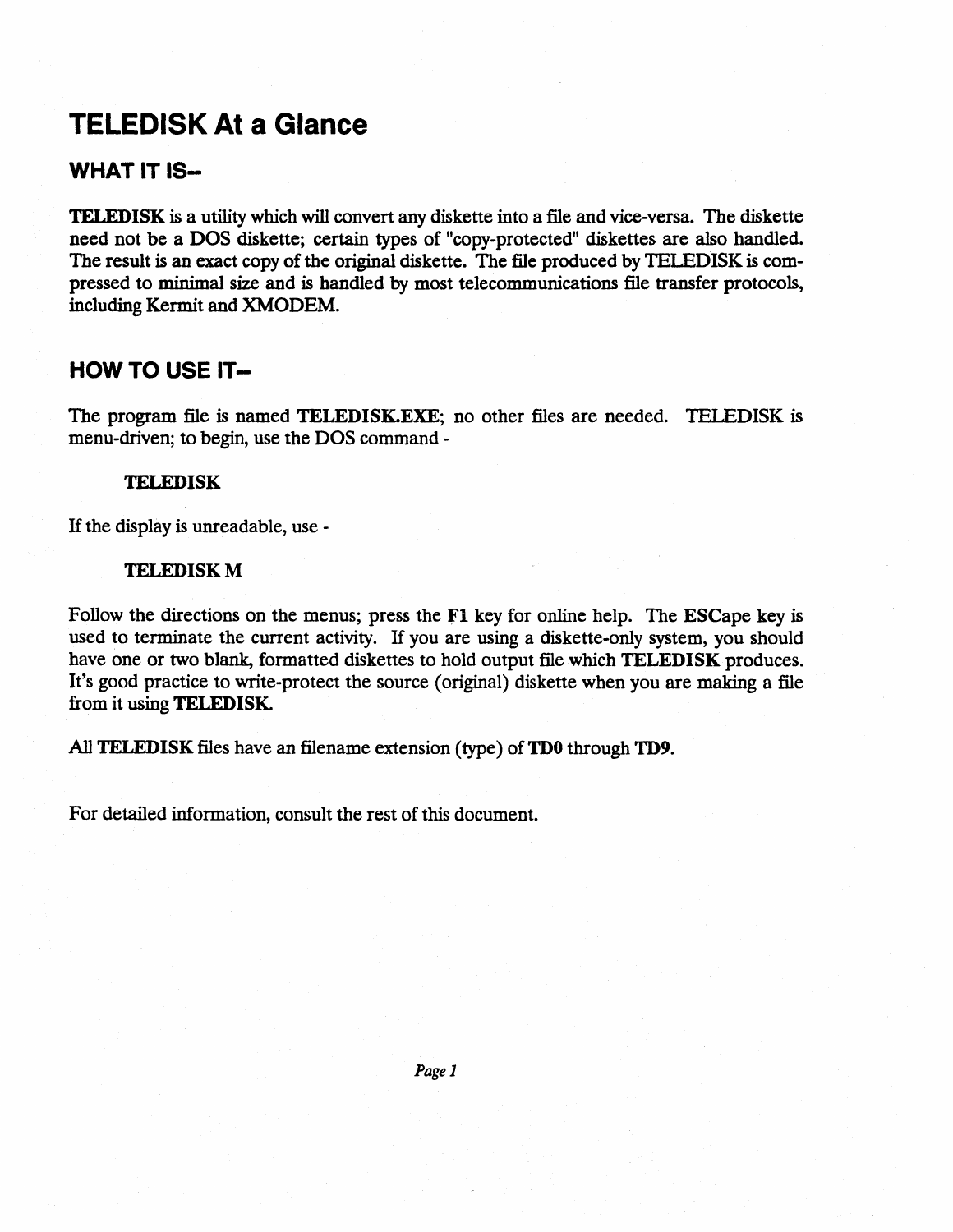### **What Is TELEDISK And What Does It Do?**

Sydex develops software and we also carry out support activities for that software. Part of any ''bug hunting" operation is the task of duplicating problems. And part of duplicating problems is obtaining the necessary supporting materials.

H "supporting materials" means only one or two files, obtaining them is easy - just upload them via a modem and a communications package. H, however, the supporting material takes the form of many files in several directories, getting the information over a telephone line tends to be quite an operation. Our only viable response in such a case had been "Can you Fed Ex it to us?". Clearly, something better was warranted.

And so TELEDISK was born. This utility allows you to take a diskette and convert it into a file. You can then transmit this file using your favorite communications program and again use **TELEDISK** to reconstruct an *exact copy* of the diskette from that file. No muss, no fuss and very easy to use.

Some applications immediately suggest themselves:

- \* "No brainer" file transmission. Just send the whole diskette without worrying about getting all the right files.
- \* Preservation of disk directory entries, including hidden, read-only and system files, as well as volume labels and directories.
- \* Transmit diskettes complete with boot sectors.
- \* Transfer "foreign" diskette formats - an answer to how to send a diskette from, say, a Wang word processor over the phone lines.
- \* If diskette image files are placed on a hard disk, they can be saved on a streamer tape backup unit.
- \* Now, this one isn't obvious... But, since TELEDISK makes a file from a diskette, this file can be used to obtain data from foreign formats. The layout of a TELEDISK output file will be presented later on in this document.

Something needs to be said about "copy protected" diskettes. It is not the intent of Sydex or TELEDISK to encourage copyright violation by making it easier to transmit "copy protected" diskettes. It is true that TELEDISK will handle a number of copy protection schemes, resulting in a faithful reproduction of the original; however, this is a necessary "side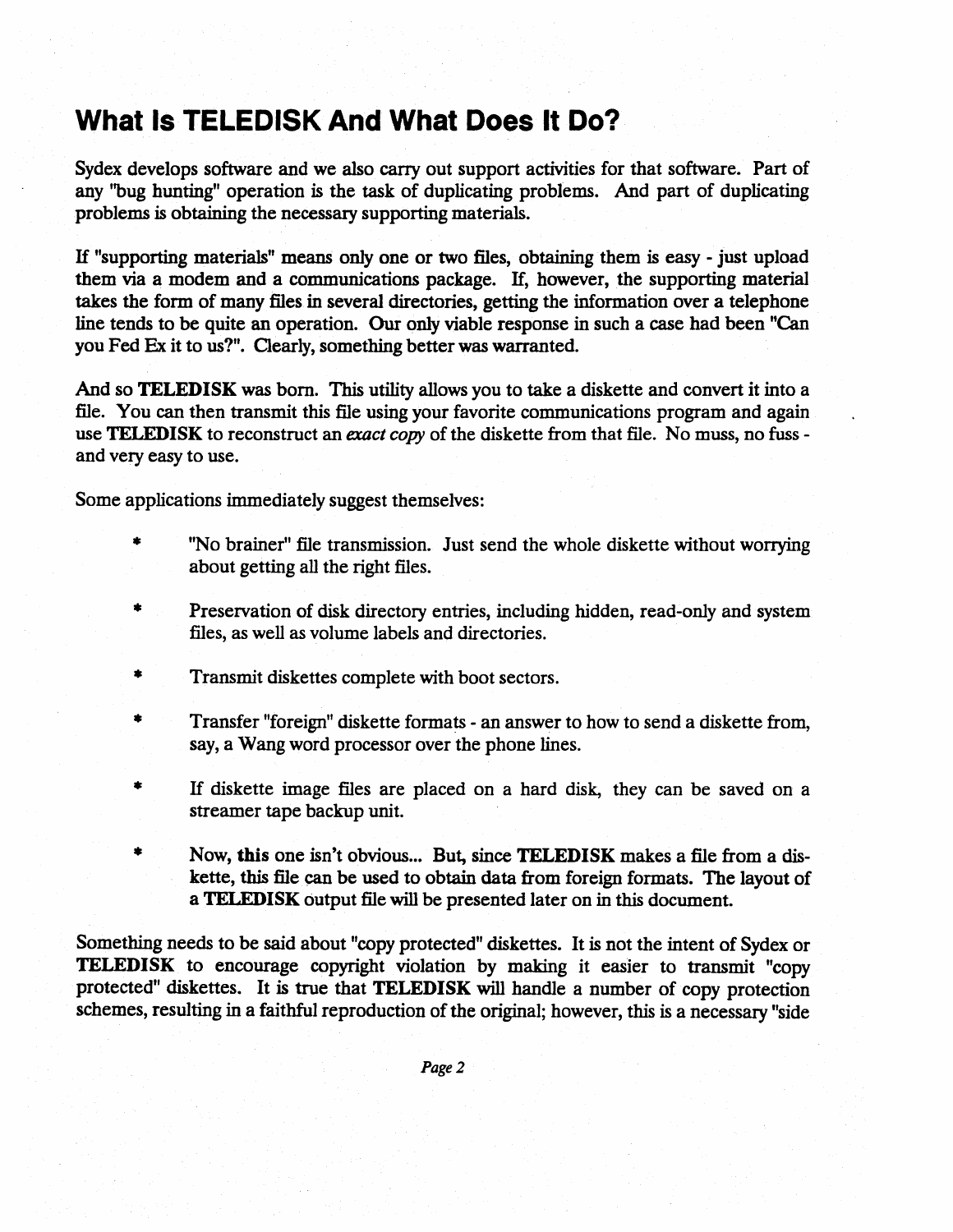effect" of the basic operation of TELEDISK. Please note that most commercial software agreements do not authorize you to redistribute copyrighted material to third parties, and that by doing so, you may be held in violation of U.S. copyright law, as well as being liable for civil damages.

TELEDISK has a number of interesting features:

- The ability to copy one or both sides of a diskette.
- The ability to copy just the diskette sectors allocated by DOS.
- Optional use of an "advanced" data compression algorithm (Lempel-Zev) to produce minimal file size.
- Automatic "splitting" of files across several diskettes if necessary. This is essential for diskette-only systems.
- \* Menu-driven with online help screens.
- \* Support of low-density (180K and 360K) formats as well as high-density (1.2M and 1.44M) formats.

To use TELEDISK, you'll need at least 256K of memory and one diskette drive. For highdensity diskette support, you'll need an PC AT-type machine or an upper-level IBM PS/2 system.

### **Getting Started With TELEDISK**

The whole of TELEDISK is contained in the file TELEDISK.EXE; no other files are required. To start TELEDISK, simply enter

#### **TELEDISK**

at the DOS command prompt. If your computer has a color display adapter, TELEDISK will make use of color in its displays. If you have a monochrome display connected to a CGA or EGA, you'll probably want to suppress color selection by invoking **TELEDISK** with

#### **TELEDISK M**

After a sign-on display, you'll be presented with the following opening menu: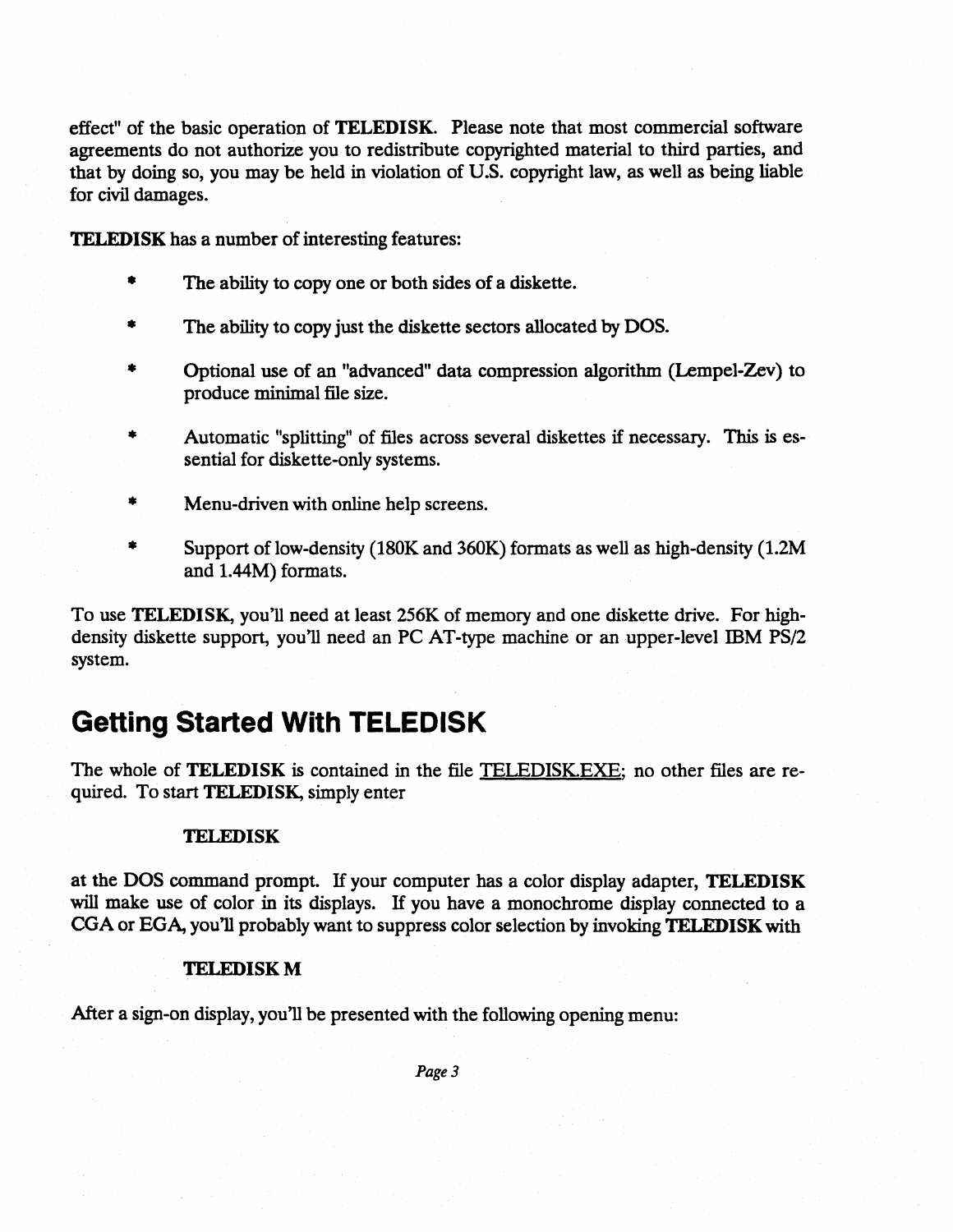Teledisk Ver. 1.05= Copyright 1988, Sydex, C. P. Guzis Press ESCape to exit

OPERATOR MESSAGES<br>Select Function - ESCape to quit, Fl for help

#### MAIN MENU

Select function with cursor keys. ENTER  $(\leftarrow -)$  confirms your choice and goes to next menu. FI gets help, ESCape exits to DOS.

Copy Disk to File Copy File to Disk Copy Disk to Disk

The actual display will appear to be slightly different from that which is presented here; the restrictions of a printed page do not allow entirely accurate reproduction.

Observe that the Fl key is *always* the key to press to get help. In addition, the ESCape key will generally terminate the current operation and return to the previous display.

To make a file from a diskette, use the cursor keys to position the blinking area to Copy Disk to File and press the ENTER key. To recreate a diskette from a file, use the cursor keys to position the blinking area to Copy File to Disk and press the ENTER key.

The choice Copy Disk to Disk is the equivalent of a Copy Disk to File followed by a Copy File to Disk using the same file; no file is actually created, however.

After selecting the function to be performed by TELEDISK, a sub-menu will be displayed for selection of various additional operating parameters. Each sub-menu and the operation of each function are discussed in the sections which follow.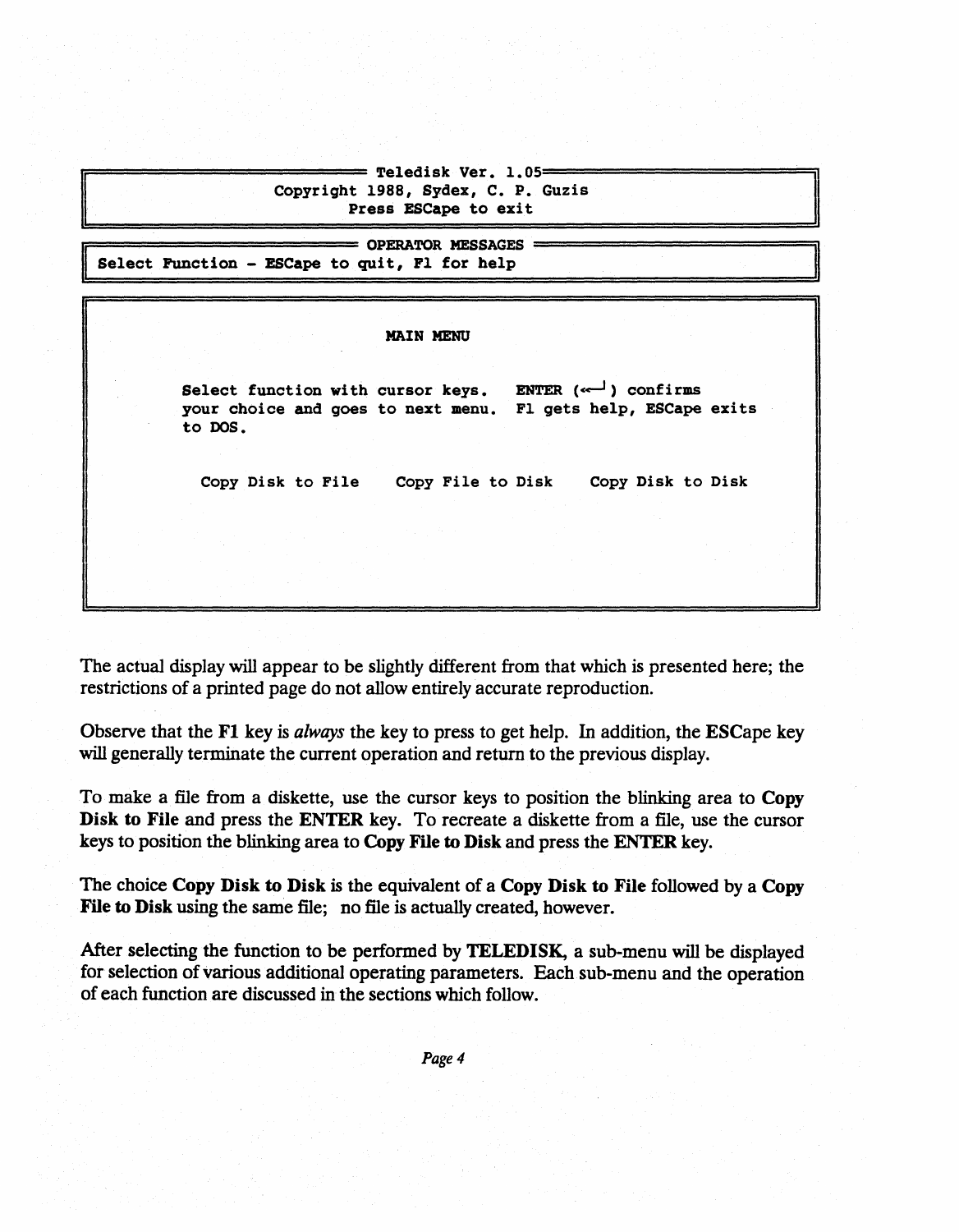### **Copying From A Diskette To A File**

Hthe Copy Disk to File operation was selected, a second menu appears:

 $=$  Teledisk Ver. 1.05= Copyright 1988, Sydex, C. P. Guzis Press ESCape to exit

OPERATOR MESSAGES ==========================ill I Select Function - ESCApe to quit, Fl for help 1

#### COpy DISK TO FILE

Select choices with cursor keys. Move between lines with up/down keys. ENTER  $(\sim)$  begins execution. Fl gets help, ESCape goes back to the opening menu.

Source Diskette Drive A: B: C: D:

Check Diskette for Data Both Sides One Side Read Which Sectors All DOS Allocated

Data compression method Normal Advanced

Source Diskette Drive refers to where the diskette data is coming from. H you've added a diskette drive to your computer and it's not addressed by the drive letters A-D, consult the section titled Accessing Other Diskette Drives.

The drive to be used to read the source diskette is selected with the right- and left-arrow cursor keys. This drive may also be used for the resulting output file - a prompt will be issued when diskettes need to be switched.

Check Diskette for Data has meaning only if the diskette is *not* a DOS diskette and DOS Allocated under Read Which Sectors has been selected. If Both Sides is selected, both sides of the diskette are inspected for data. H only one side is found to contain data, then only that side is examined. If One Side is selected, the second surface of the diskette will not be examined. This feature is useful when a single-sided diskette has been copied to a diskette which has had both sides formatted.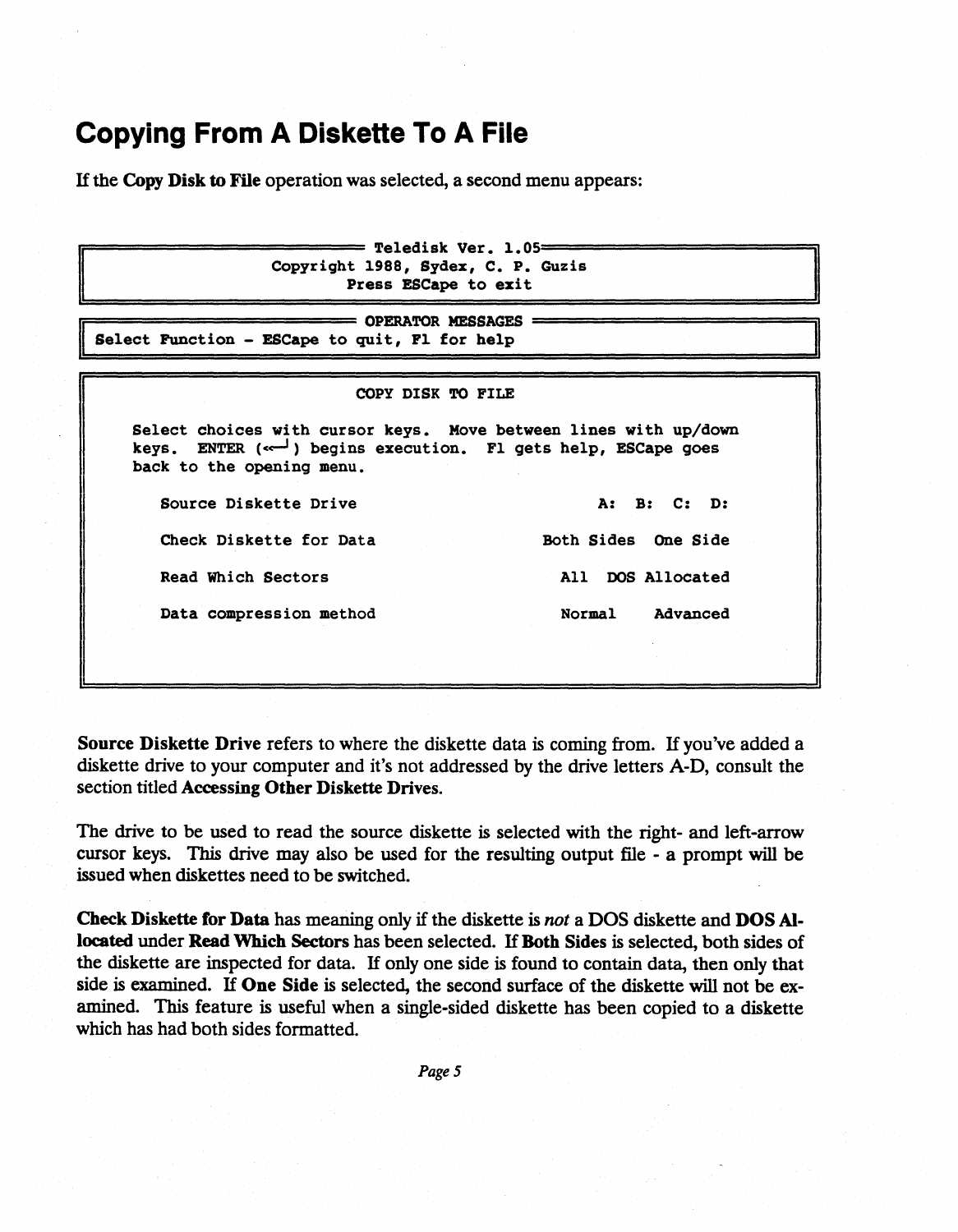Read Which Sectors determines how the source diskette data is interpreted. IT All is selected, no interpretation of the diskette is attempted, and all sectors on the diskette are recorded verbatim. IT DOS Allocated is selected, an attempt will be made to recognize the diskette as having one of the standard DOS formats. IT the diskette does, in fact, contain a recognizable DOS file structure, then only those sectors actually belonging to data files will be recorded.

Data Compression Method determines how much effort should be spent "squeezing" the diskette file to its smallest representation. Normal causes simple repeated-byte compression to be used and operates quite rapidly. Advanced compression make use of Lempel-Zev compression in addition to repeated-byte compression. Advanced compression is somewhat slower than normal compression, particularly on XT -class computers, but typically results in an output file size 30-40 percent smaller than that achieved with normal compression only.

After the appropriate selections have been made, the ENTER key is pressed and a prompt appears for the name of the file to which the diskette information will be written. IT the file name supplied contains an extension, that extension will be ignored. All TELEDISK files are initially created with an extension of TDO.

IT an output file is created on a diskette and the diskette has insufficient room to hold the entire initial **TD0** file, **TELEDISK** prompts for another diskette and creates a new file with a TD1 name extension. This process continues from diskette to diskette until the Copy Disk to File operation is complete.

IT such a *multi-volume* file is used when a File to Disk operation is performed, TELEDISK will prompt for each diskette as it is required. If all volumes were copied to a hard disk, no prompting is performed.

After the file name has been entered and TELEDISK has succeeded in creating the file, the operating display appears and TELEDISK proceeds with the copy operation.

### **Copying From A File To A Diskette**

IT Copy File to Disk is selected on the main menu, the following display is presented: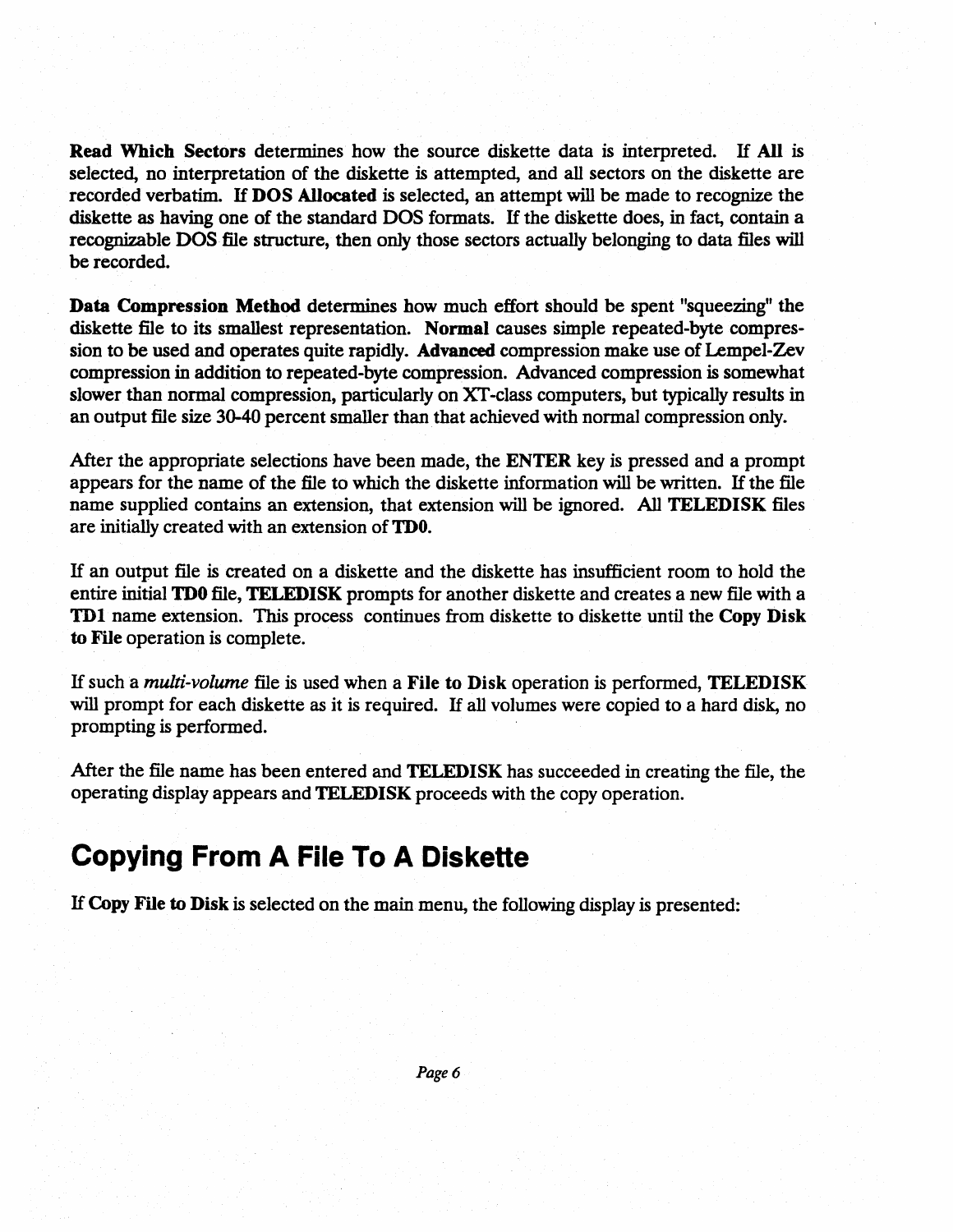Teledisk Ver. 1.05= Copyright 1988, Sydex, C. P. Guzis Press ESCape to exit

= OPERATOR MESSAGES = Select Function - ESCape to quit, Pl for belp

#### COpy FILE TO DISK

Select choice with cursor keys. ENTER  $(\cdots)$  begins execution. F1 gets help, ESCape goes back to the opening menu.

Destination Diskette Drive A: B: C: D:

Here, only the drive to receive the diskette copy is selected. Once ENTER is pressed, a prompt for the name of the source file is displayed. A file extension of TDO is assumed by TELEDISK for all files. If the ENTER key is pressed in lieu of a file name, the following display appears: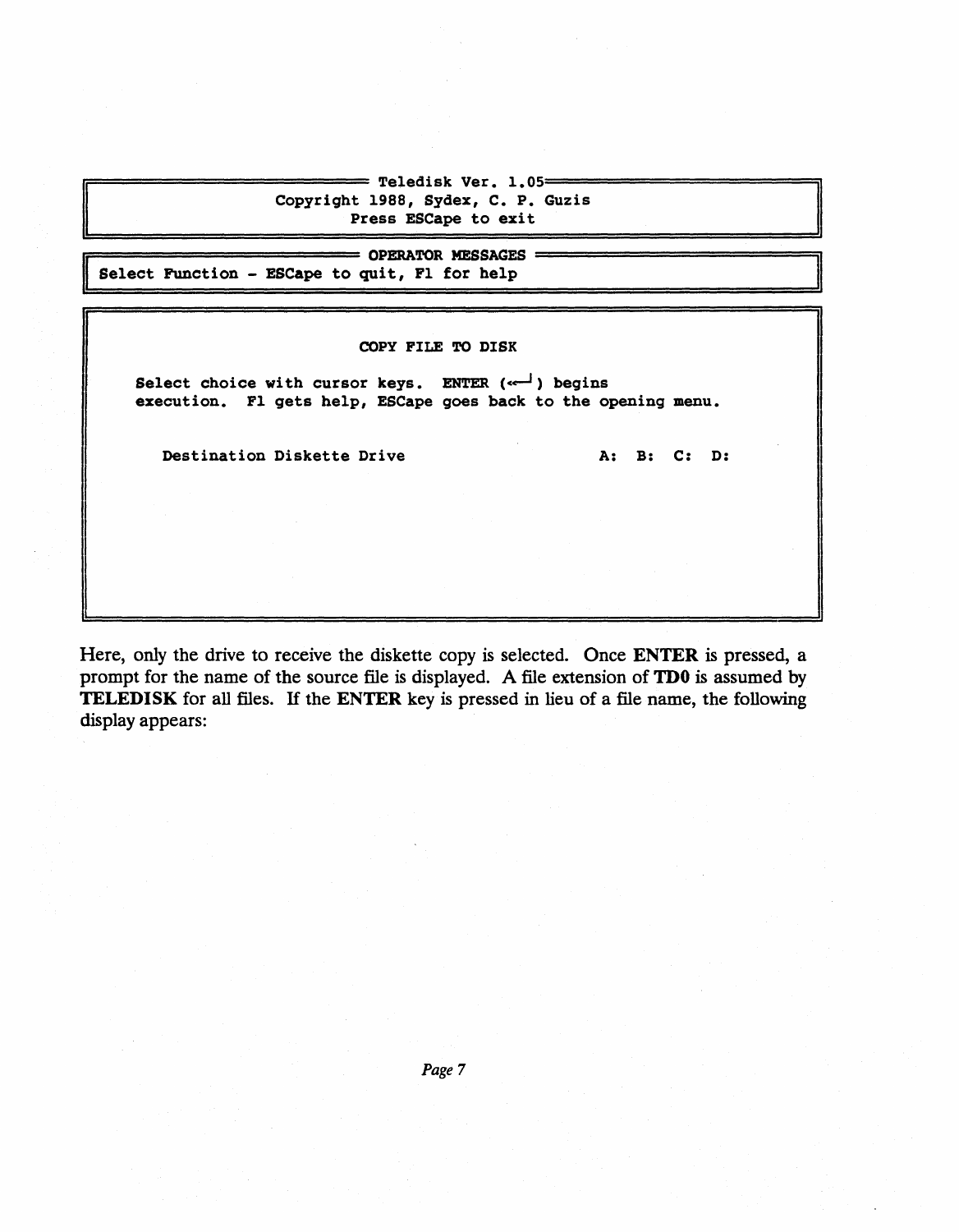Teledisk Ver. 1.05= Copyright 1988, Sydex, C. P. Guzis Press ESCape to exit

 $=$  OPERATOR MESSAGES  $=$ F1 - Help, F2 - New path, ENTER - Select file, ESC - Exit

 $FILE SELECTION$   $=$ 

Select file name with cursor keys. Press ENTER  $(\begin{smallmatrix} \cdots \end{smallmatrix})$  to confirm your selection. Press F2 to specify a new drive/path. ESCape exits without selecting, Fl gets help.

CUrrent path: C:\WORKDIR

ONE TWO THREE

This display shows all files with the extension TDO and allows selection of one by use of the cursor keys. Pressing the ENTER key confirms the selection and recreation of the original source diskette will begin. If the F2 key is pressed, a prompt appears for the name of a new drive and directory for this display. H ESCape is pressed, the original Copy File to Disk display will be shown.

### **Copying From A Diskette To A Diskette**

As mentioned earlier, this option is the logical equivalent of performing a Disk to File operation, followed by a File to Disk. However, no intermediate file is created. The menu for this function appears as follows: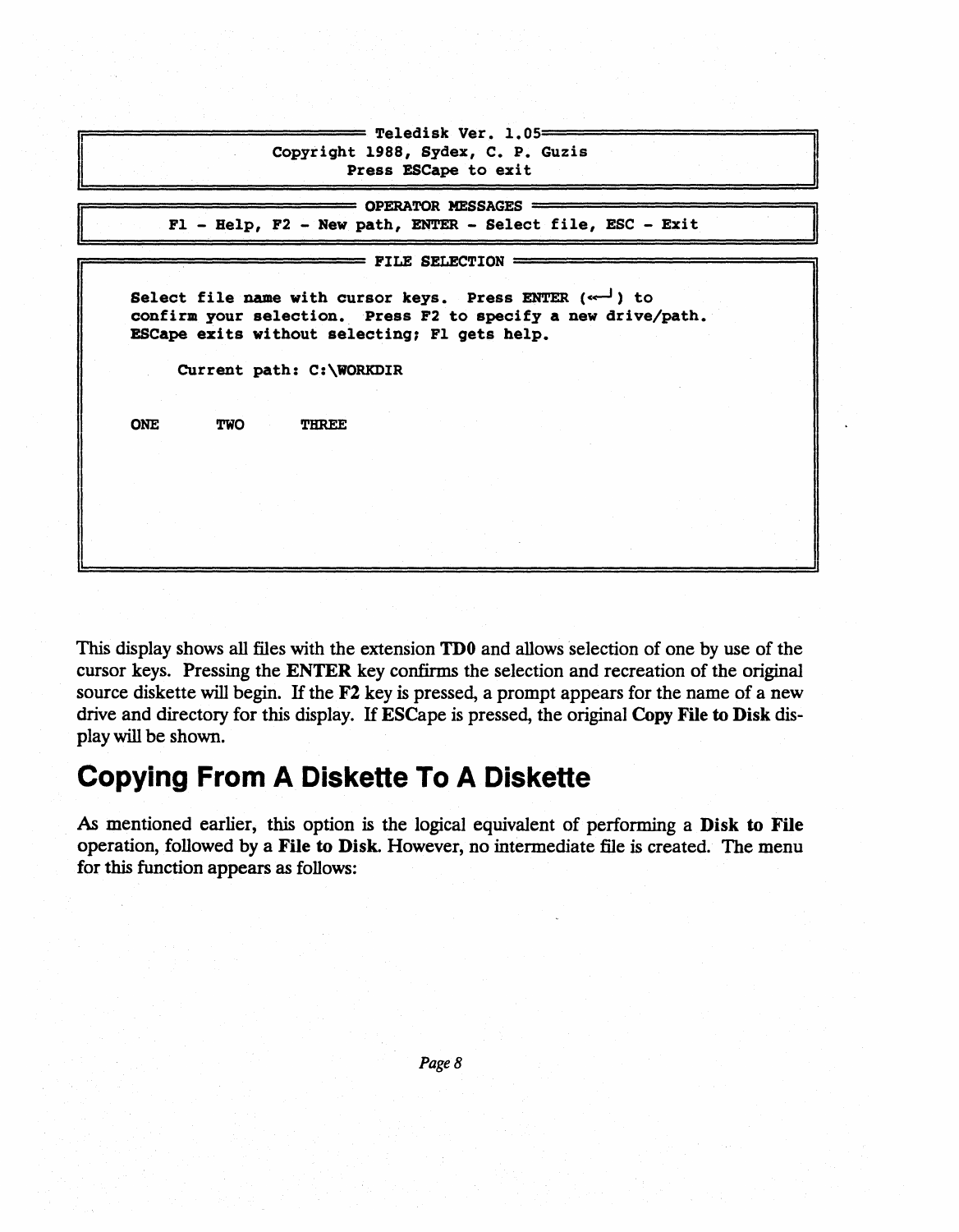| Copyright 1988, Sydex, C. P. Guzis<br>Press ESCape to exit                          |
|-------------------------------------------------------------------------------------|
| <b>EXAMPLE OPERATOR MESSAGES =</b><br>Select Function - ESCape to quit, Fl for help |

#### COpy DISK TO DISK

Select choices with cursor keys. Move between lines with up/down keys. ENTER  $(\leftarrow -)$  begins execution. Fl gets help, ESCape goes back to the opening menu.

Destination Diskette Drive A: B: C: D: Check Diskette for Data Both Sides One Side Read Which Sectors All DOS Allocated

Source Diskette Drive **A: B: C: D:** 

Source Diskette Drive specifies which drive is to contain the original for the copy operation; Destination Diskette Drive specifies the drive to receive the copy. The same drive may be selected for both; TELEDISK will prompt for the correct diskette when required.

Check Diskette for Data and Read Which Sectors are the same as the options of the same name descnbed in Copy Disk to File earlier.

### **The Operating Display**

After the operating function and its parameters have been selected, the following display appears: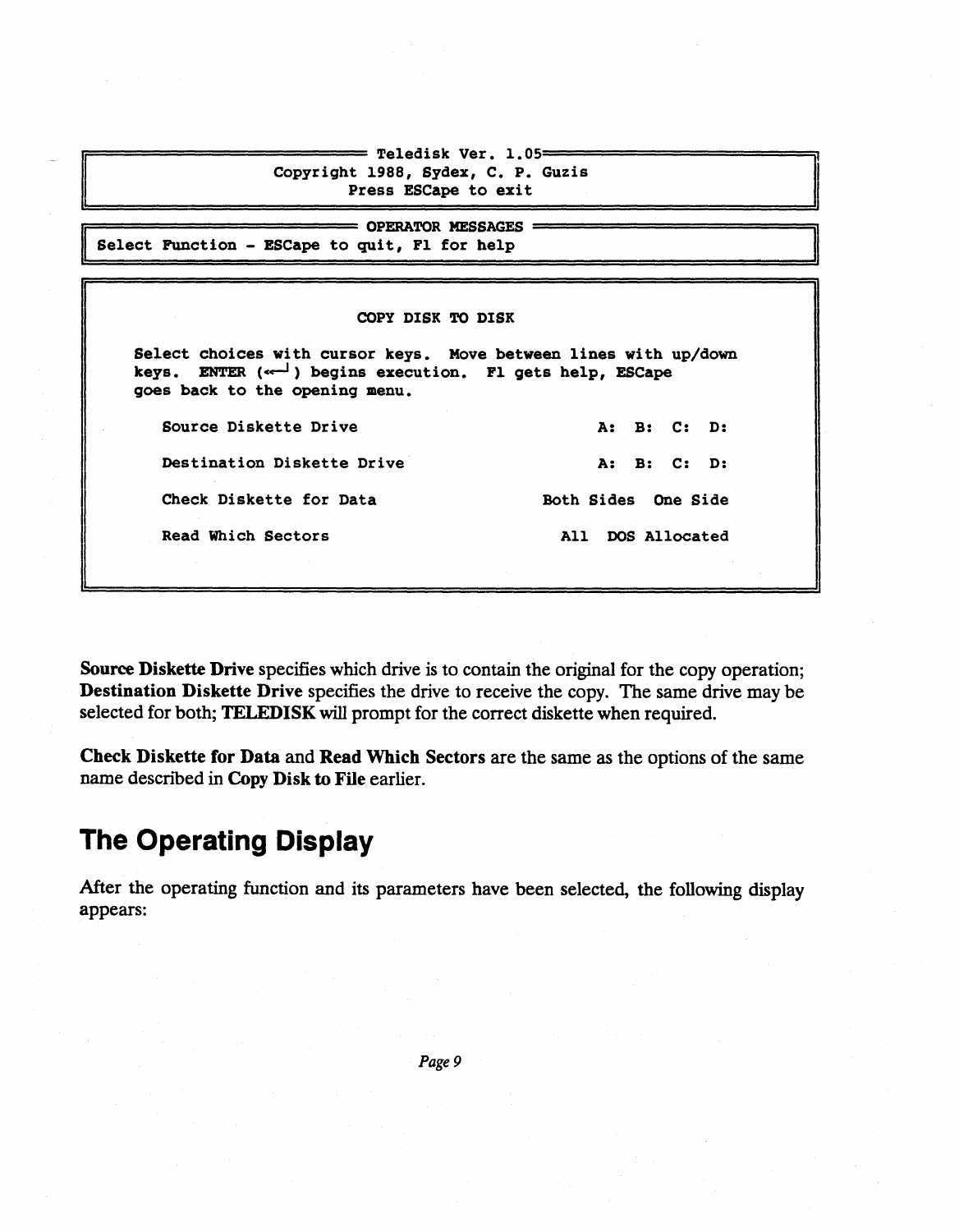

Notice the "thermometer" at about the middle of the display. TELEDISK uses a "bar" indicator as the operation proceeds to give an idea of the progress of the operation. The numbers on the "thermometer" correspond to diskette track numbers. A 360K diskette contains 40 tracks; 720K, 1.2M and 1.44M all contain 80 tracks. Thus, if the thermometer bar indicates 20 on a 1.2M diskette, the operation is about one-quarter complete.

All prompts for disk changes, as well as general progress messages are displayed in the OPERATOR MESSAGES window. Messages requiring action are displayed in bighintensity, blinking characters.

The GENERAL INFO display tells what was discovered during the course of analyzing the diskette, or from reading the file from which a diskette is to be produced. A note is made of the following: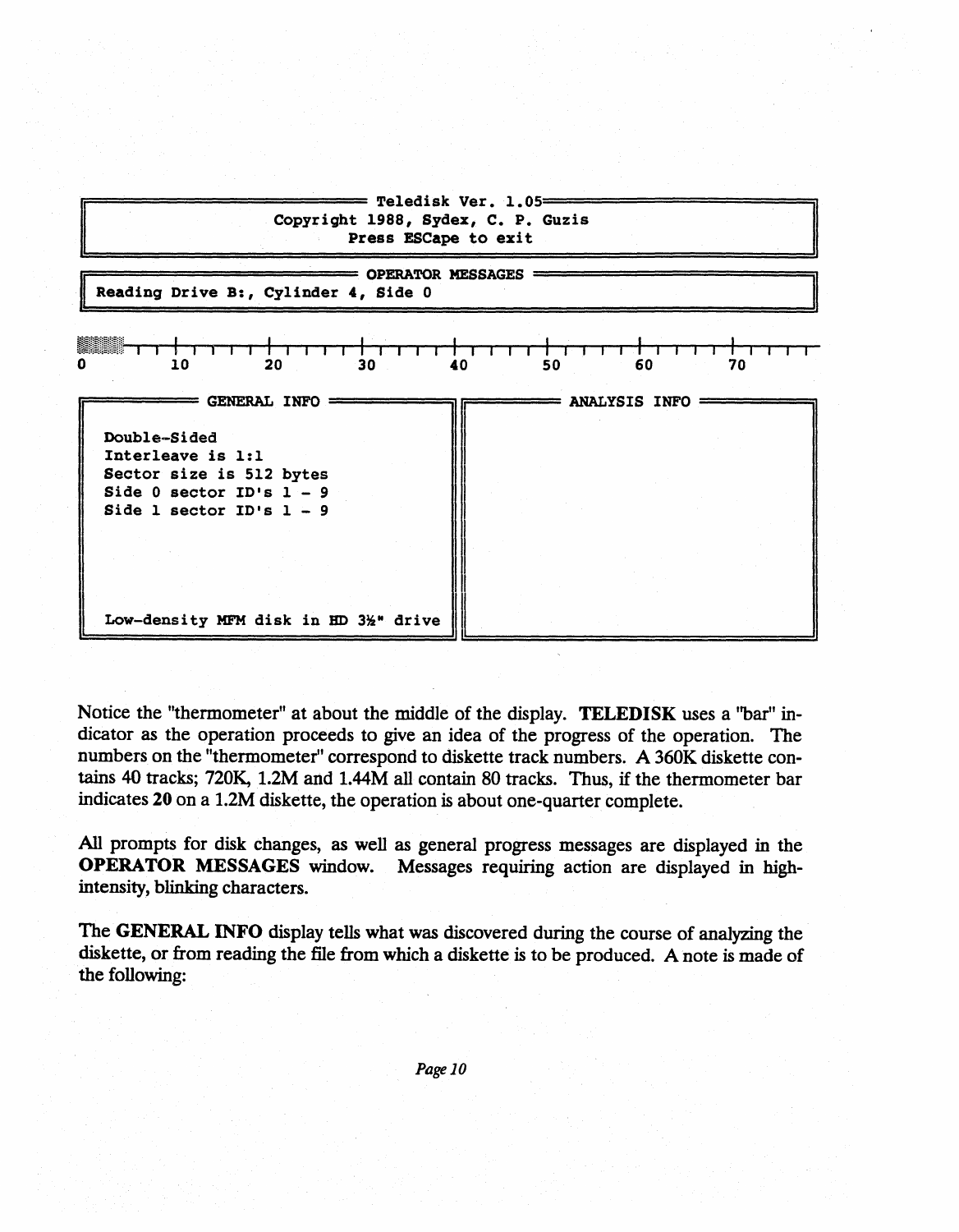- Single- or Double-sided diskette
- Diskette density
- Data compression method used
- Sector address range on each side

The ANALYSIS INFO display presents a running narration of operation. The display scrolls as it becomes filled and provides a track and side "tag" for each item of information displayed.

When the selected copy operation is complete, a prompt is displayed in the **OPERATOR** MESSAGES window. Pressing any key at this point will cause the opening menu to be displayed.

### **Accessing Other Disk Drives**

TELEDISK obtains the number of diskette drives from the information furnished by the computer's ROM BIOS. How the ROM BIOS gets this information depends on the machine type. On XT-type machines, the number of drives is set by two DIP switch positions on the motherboard. On AT-class machines, the number of drives is set via the SETUP program and stored in battery-backed RAM.

A computer may have an added diskette drive that is not visible to the ROM BIOS, but is accessed by a special device driver (most commonly DRIVER.SYS). In this case the ROM BIOS will return too small a number for the total drive count.

TELEDISK may be informed of the total number of drives on a computer by having this number specified on the command line. For example, a command of the form:

#### TELEDISK3

informs TELEDISK that three diskette drives are present. Rather than refer to them as *A*:, *B*: and *C*:, **TELEDISK** refers to these drives by their *physical* unit numbers, or 0, 1, and 2.

CAUTION! When specifying the number of drives *do not aUow the source and destination of a copy operation to share the same unit!* **TELEDISK** has no certain way of determining which drive letter (A:, B:, etc.) corresponds to a physical unit (0, 1, etc). *[fyou are uncertain about your operating procedure, write-protect your source diskette!*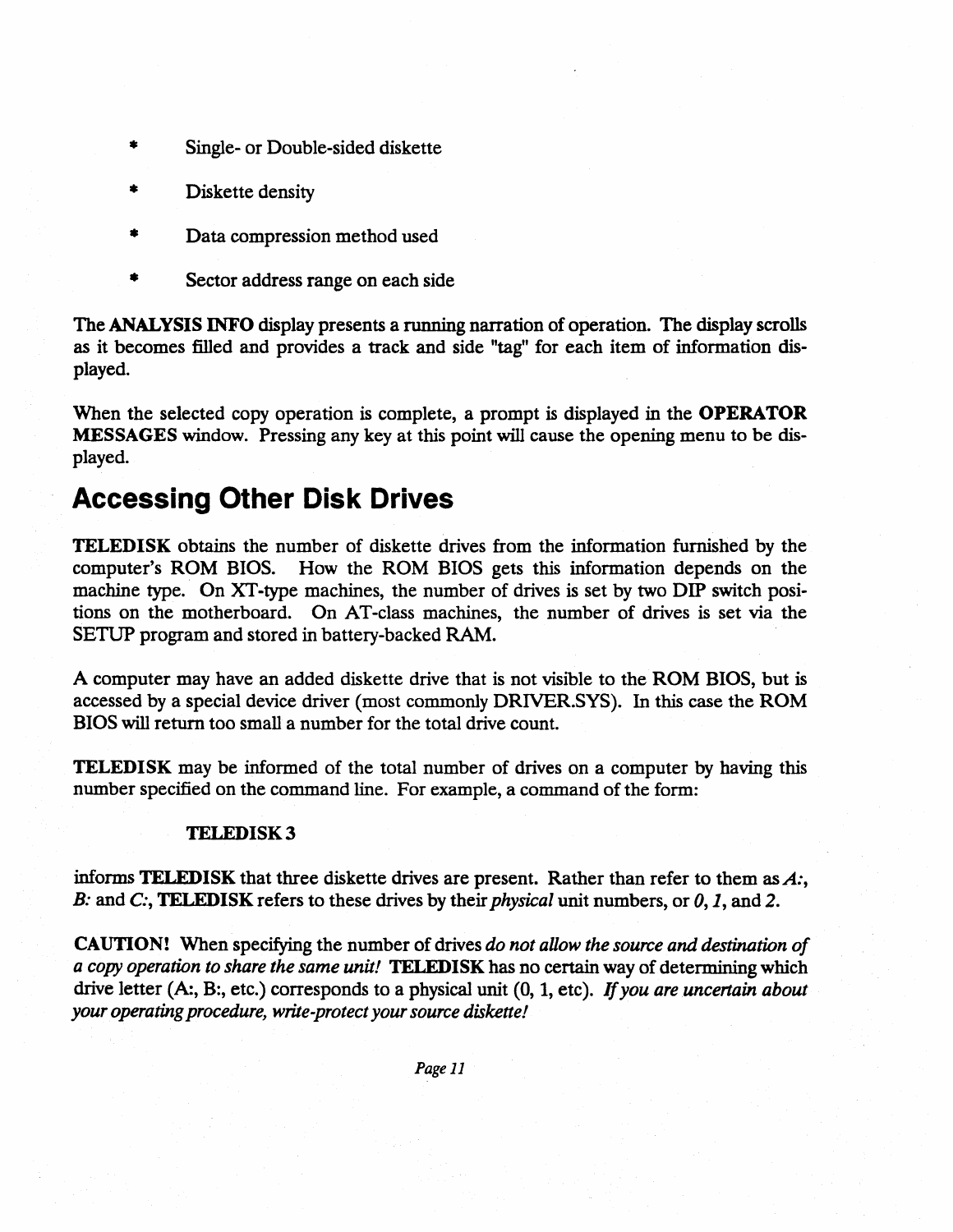The monochrome display option may be specified along with the number of drives by simply placing the ''M'' for monochrome and the number of drives together:

#### TELEDISK 4M

or alternately,

TEl ,EDISK M4

### **Structure Of The TELEDISK** TDn **Files**

The first file of a TELEDISK series has, as its file name extension, TD0. A subsequent file will have the extension TD1, and so on.

Every TELEDISK data file has a header of the following form:

*File Identification,* 2 bytes, with a value of **TD**<sup>*r*</sup> if normal data compression was used to write it, or 'td' if advanced data compression was used.

*Volume Sequence,* 1 byte, the first volume is volume O.

*Check Signature,* 1 byte. This is a unique signature common to all files in a sequence. That is, the headers for a TD0, TD1, TD2 sequence would all have this same check signature byte.

*Version number,* 1 byte. Version of TELEDISK used to create this file. A decimal value of 10 would signify version 1.0, 11 would signify version 1.1 and so on...

*Source Density,* 1 byte. Recording density of source drive;  $0 = 250K$  bps,  $1 = 300K$ bps,  $2 = 500K$  bps. If this was a single-density FM diskette, this number is biased by 128.

*Drive Type, 1 byte. Type of source drive.*  $1 = 360K$ ,  $2 = 1.2M$ ,  $3 = 720K$ ,  $4 = 1.44M$ . Note that the actual media size is not recorded; thus type 3 may be either *5.25"* or 3.5" media.

*Track Density,* 1 byte. Track density of source drive in relation to source media.  $0 =$ source density matches media density.  $1 =$  double density media in quad density drive.  $2 =$  quad density media in double density drive.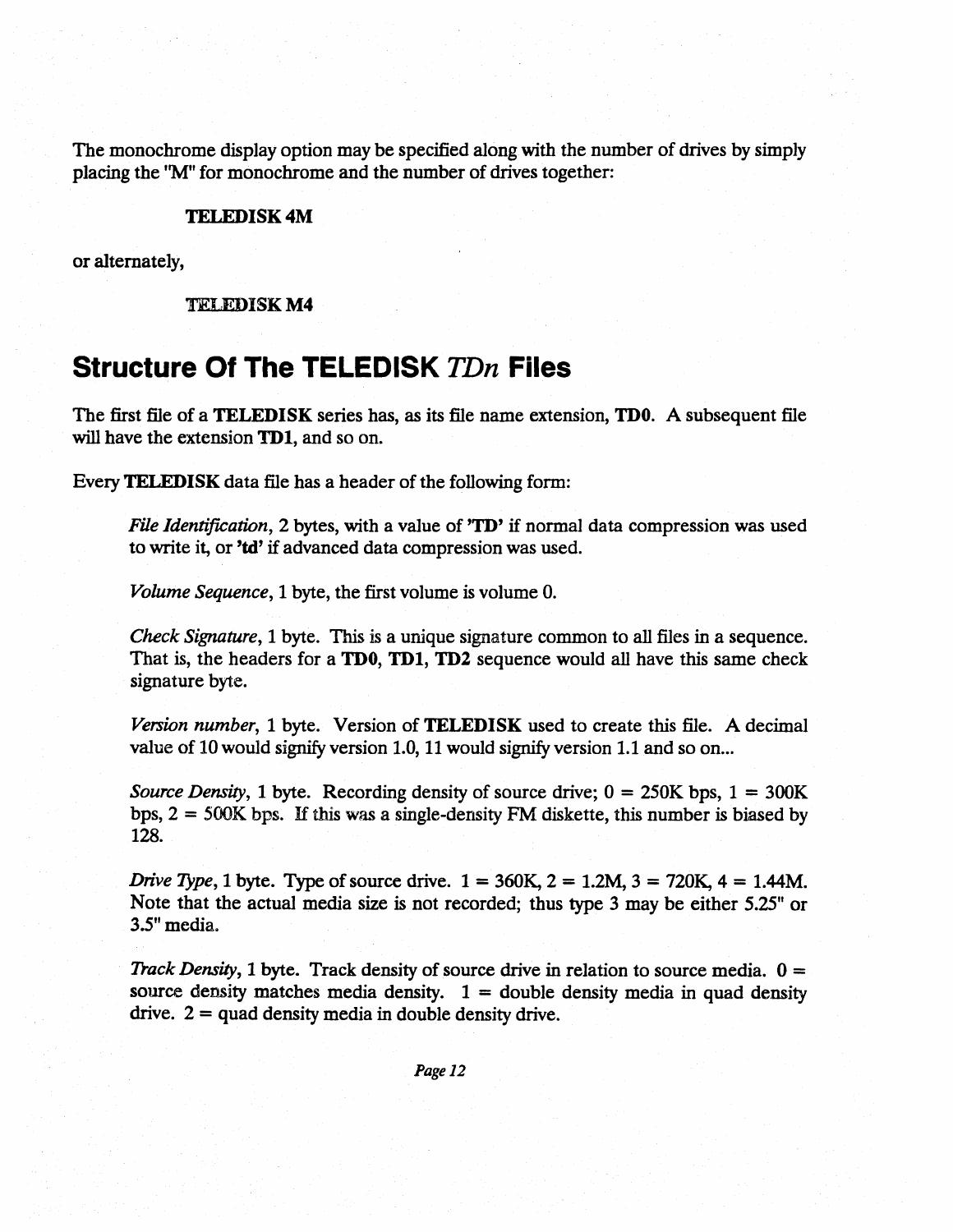*DOS Mode,* 1 byte. Nonzero if source diskette was analyzed according to DOS allocation.

*Media surfaces,* 1 byte.  $1 =$  single-sided media,  $2 =$  double-sided media.

*Header CRC*, 2 bytes. A 16 bit CRC for this header.

After the header, the diskette structure information and sector data follows. H advanced data compression was used to produce this file, the information appears in 6,144 byte blocks of 12 bit Lempel-Zev code. Each block is preceded by a 2 byte CRC and a 2 byte code packet count (one packet  $= 12$  bits).

The information for each track (or surface) is prefixed by a header of the following format:

*Sector count,* 1 byte. How many sectors are contained on the current track. If this is the end of the data file, this field is set to 255.

*Physical cylinder,* 1 byte. The *physical* position of the source drive head when this track was read.

*Physical side,* 1 byte. The *actual* surface (0 or 1) of the diskette on which this track occurred.

*CRC check byte,* 1 byte. A CRC checksum of the preceding 3 bytes.

After each track header, there follows a list of sector headers. Each sector header is of the following format:

*Cylinder,* 1 byte. The cylinder number of this sector as it appeared in the ID address field.

*Side,* 1 byte. The side code of this sector as it appeared in the ID address field.

*Sector number,* 1 byte. The sector number of this sector as it appeared in the ID address field.

*Sector length code,* 1 byte. The length code  $(0 = 128$  bytes,  $1 = 256$  bytes, etc.) of this sector as it appeared in the ID address field.

*Syndrome flags,* 1 byte. Flags indicating various conditions of the sector data field, namely,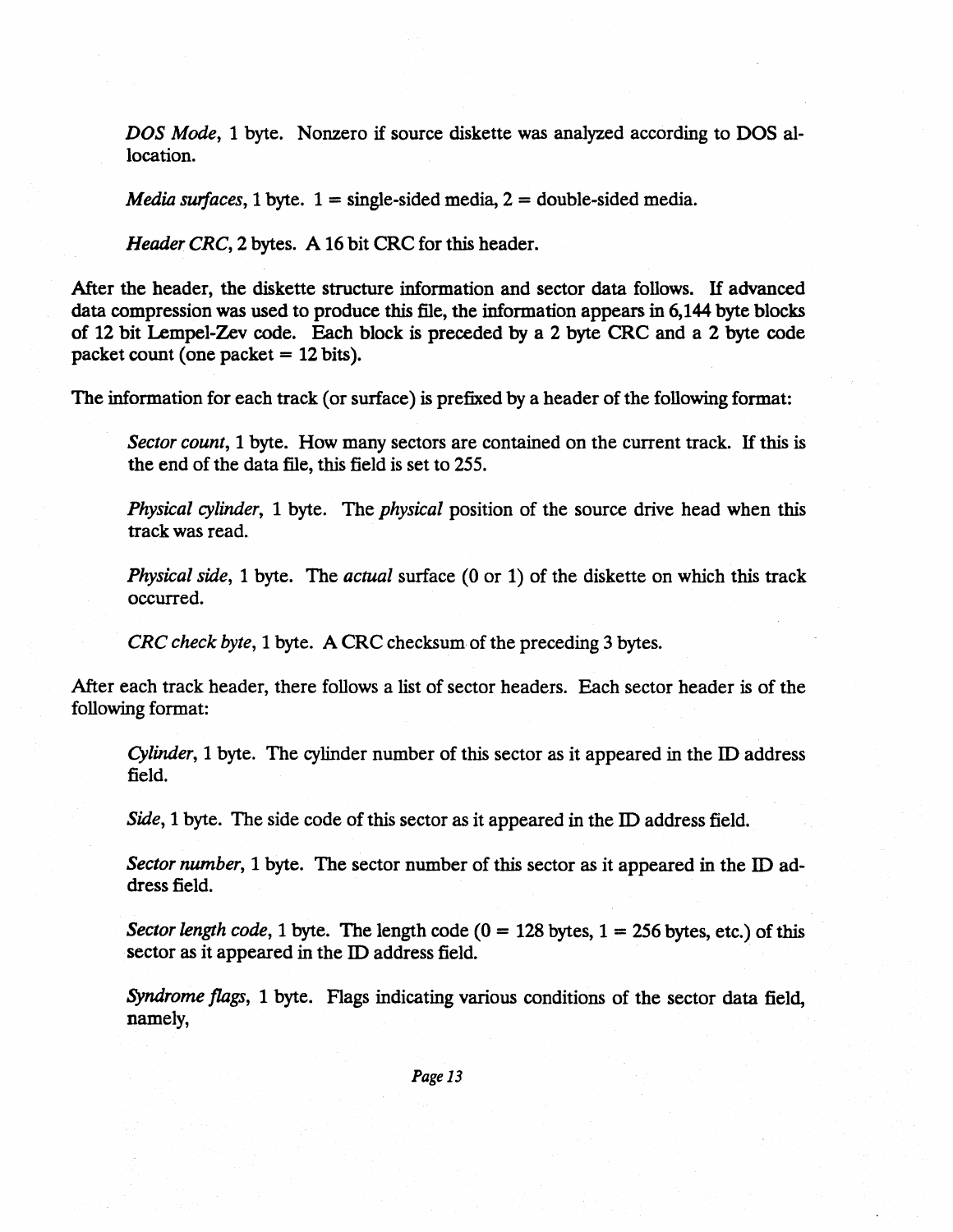1 - This sector number occurred more than once on this track.

2 - A data CRC error occurred when this sector was read.

4 - A deleted data control mark was present for this sector.

16 - A DOS sector copy was requested; this sector was not allocated. In this case, no sector data follows this header.

32 - This sector's data field is missing; no sector data follows this header.

64 - No ID address field was present for this sector, but there is a data field. The sector information in the header represents fabricated information.

*Sector CRC*, 2 bytes. A CRC checksum of the sector header information as well as the sector data which follows.

If present, (see the syndrome flags above) the data for the current sector follows the header. Note that this data is also included in the CRC checksum in the header.

### **Problems And Limitations**

TELEDISK has been tested on several different classes of PC compatibles and should provide satisfactory operation. However, there are some known potential problem areas:

*PC Compatibility* - TELEDISK depends on a standard PC environment for operation. TELEDISK will *not* function with PC incompatibles such as the Tandy 2000, Heath/Zenith Z-100 or AT&T 7300. TELEDISK supports Monochrome, CGA, EGA and VGA display adapters.

*High-Density Formats - TELEDISK requires an PC-AT class of machine to make use* of the high density  $(1.2M$  and  $1.44M$ ) diskette formats. The IBM PS/2 models 50 through 80 satisfy this criterion also. PC-XT -type machines with high-density controllers will operate in low-density mode only.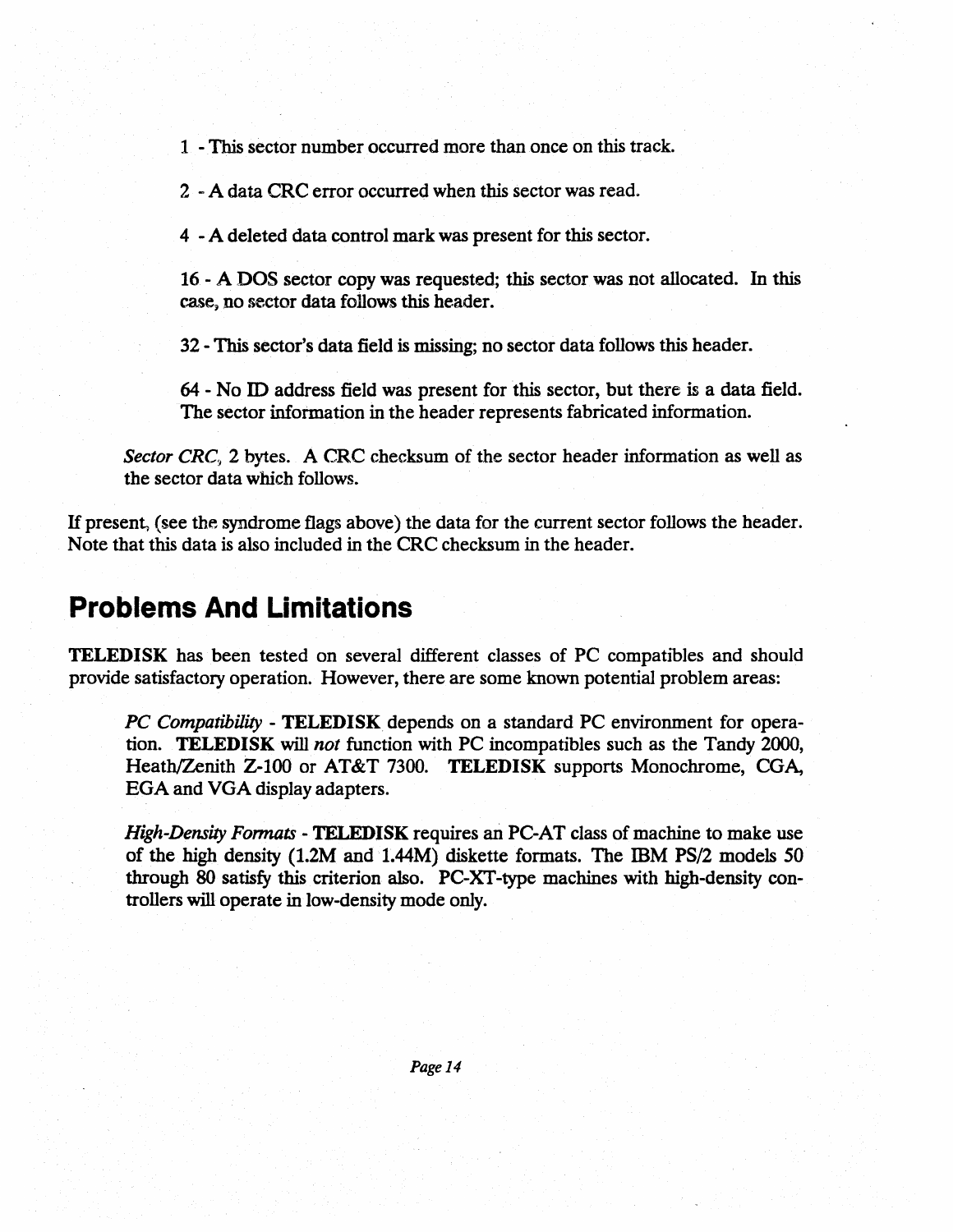*Other fonnats* - When directed to copy DOS allocated sectors, TELEDISK examines the first sector of the diskette. If a boot sector with a valid Disk Parameter Block is present, the parameters contained within the boot sector are used. IT no valid boot sector is found, the second sector of the diskette is read to find a valid File Allocation Table (FAT). IT none is found, a non-DOS copy is performed.

*Copy Protection* - TELEDISK makes an "intelligent" guess when confronted with unusual track configurations. Copy protection schemes using the "super-sector" method will not be reproduced accurately by TELEDISK; the PC disk controller makes this impossible.

### **Revision Record**

Version 1.0 - April 1988, Initial release.

Version 1.01 - May 1988, Qeaned up help screens, added single- density (FM) mode.

Version 1.02 - May 1988, Check sector 0 for DPB, faster track scan algorithm.

Version 1.04 - August 1988, Corrected PC-AT BIOS reset problem.

Version 1.05 - September 1988, Fixed problem of 360K created on a 1.2M drive, but reconstructed on a 360K drive.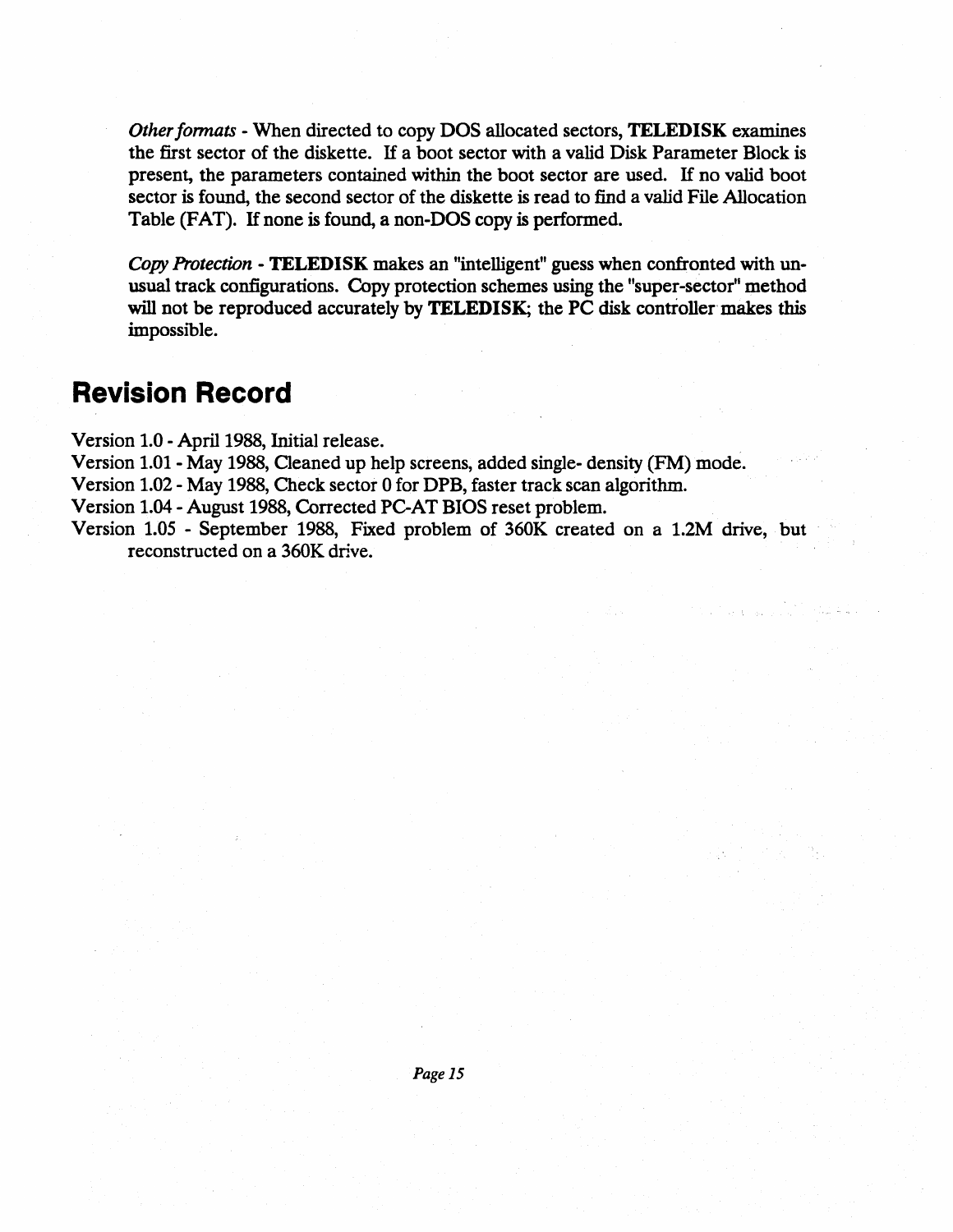### **Other Sydex Products**

#### *SHAREWARE*

CON>FORMAT - Concurrent "backgroundil diskette formatter. Features "pop-up" operation and ''hot key" activation. You've got to see it to believe. Supports all current DOS formats. \$15.00 (\$50.00 site) registration fee.

22DISK - Transfer files, format, examine and erase files on ''foreign'' CP/M diskettes on your PC. Includes tips on supporting  $8$ " and  $5.25$ " single-density diskettes. Contains definitions for over 200 different formats. \$15.00 (\$40.00 site) registration fee.

22NICE - A CP/M 2.2 emulation package. Supports the NEC V-series chips or performs emulation by software for both the 8080 and ZSO processors. Includes terminal emulation and diskette handling for common CP/M systems. Includes 22DISK. \$30.00 (\$75.00 site) registration fee.

ANADISK - The compleat diskette utility. Nothing like it anywhere else; scan, edit, repair and copy just about any kind of diskette. \$15.00 (\$50.00 site) registration fee.

COPYQM - Mass diskette duplicator. Format, copy and verify multiple diskettes from a single master. Implements "no keyboard" interaction mode and drive "round robin" servicing. Supports all standard DOS formats. \$15.00 (\$50.00 site) registration fee.

FORMATQM - Mass diskette formatter - format a box of diskettes at a single sitting. Implements "no keyboard" interaction mode and drive "round robin" servicing. Supports all standard DOS formats. \$10.00 (\$40.00 site) registration fee.

#### *RETAIL SOFIWARE*

SIM-CGA 4.2 - Color Graphics Adapter simulation on monochrome (Herculescompatible) graphics-equipped machines. Available from better software retailers and distributed by CSS, ABCO and American Software Distributors.

SIM-EMS - Simulate Lotus/lntel/Microsoft Expanded Memory on PC-AT class machines. Conforms to EMS 4.0 specification. Distributed by CSS and ABCO.